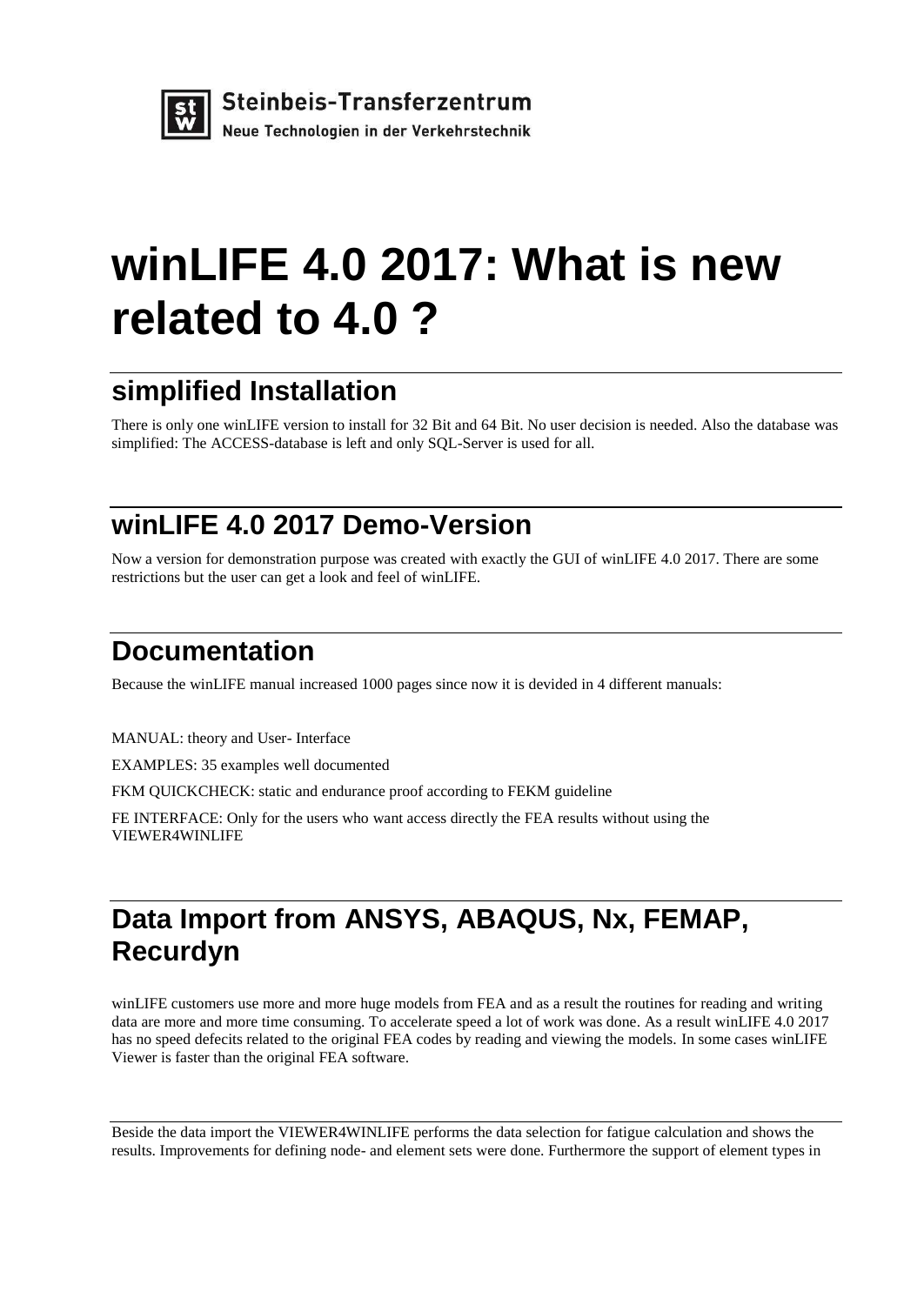ABAQUS was improved. There is much work to improve the VIEWER4WINLIFE and customer feedback are very welcome.

### **Data Access to Turbolab und FAMOS**

You can now read in original files from Turbolab und FAMOS

#### **Column limitation for load files are increased**

The number of colums in the load files are not limited but the length of one line. The limitation now is 20000 charactres in one line.

#### **Creation of dynamic Moment peaks for combustion engines**

You can simply measure data of vehicle in operation using the CAN-interface existing in nearly each car. These data are very helpful to do fatigue analysis and predict the influence of the driver. Unfortunately the sample rate of the CAN is relatively low, it is sufficient to log the vehicle speed, rpm, gear, temperature but the very important moment signal of the engine only represents the mean value. The high frequent moment peaks resulting from the ignition are not included.

Because of the importance of such peak data of the engine winLIFE established a methode to create it. From the measured CAN-engine moment (mean value) an additional share which represents the moment resulting from ignition (dynamic value). Only basic engine data are needed to create such a signal.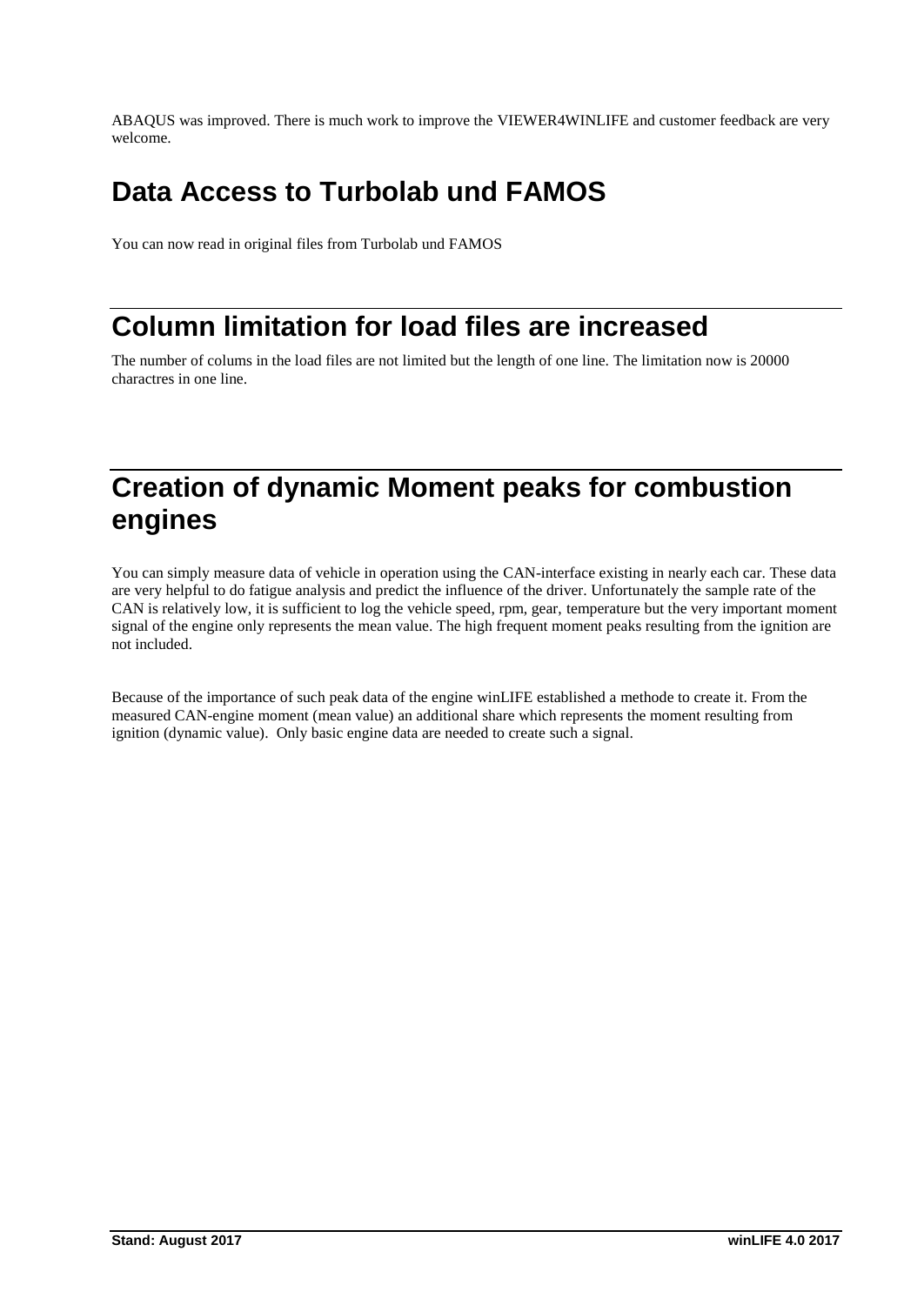



The result of such an action is shown in the following two pictures. Left hand side is the measured moment, right hand side is the created dynamic moment. Now drivelinie simulations can done taking the important dynamic moment into account.

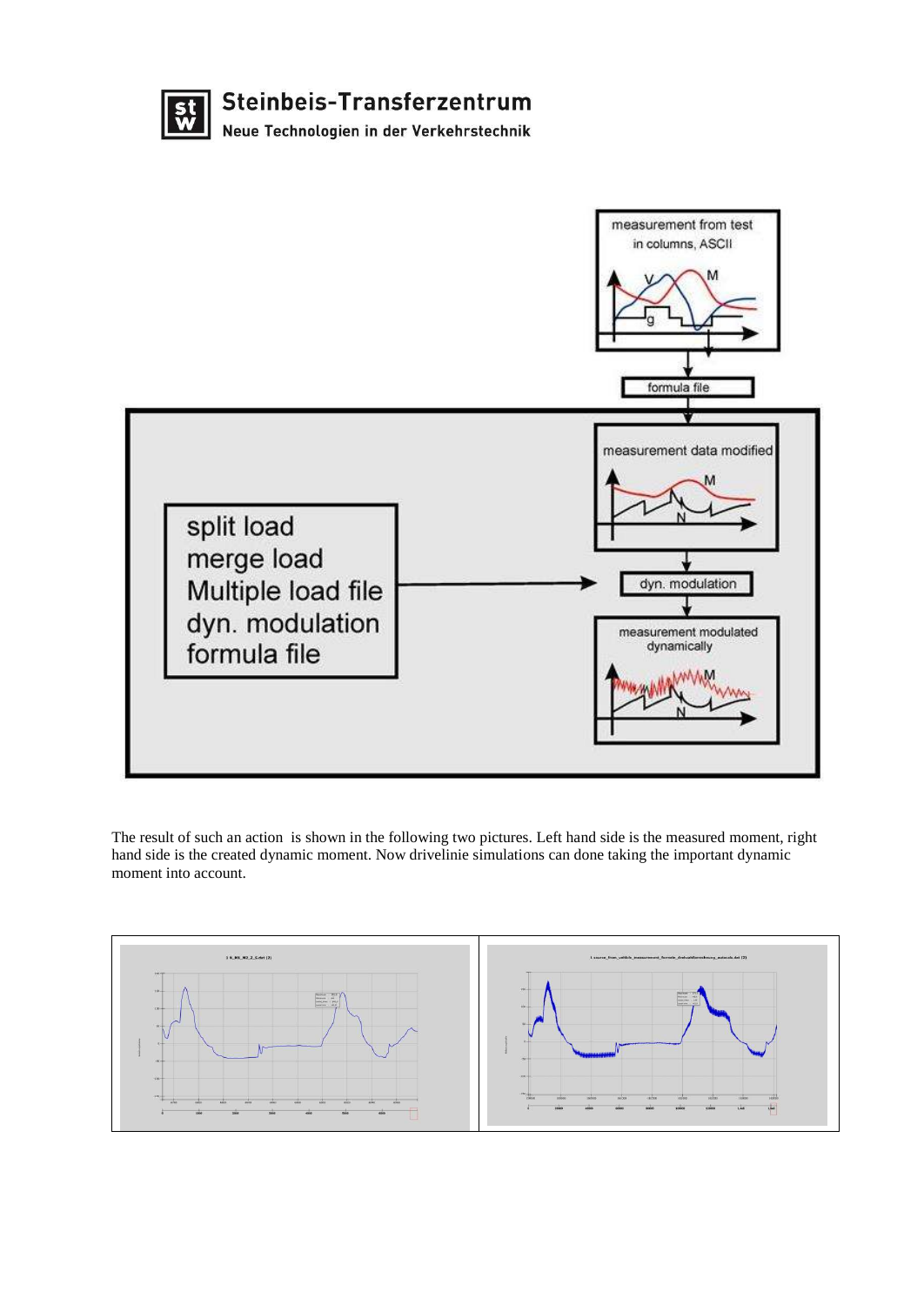# **Formula generator**

The new generator calculates new signals from existing data. The picture below shows an example where based on measured speeed data the rotation speed of the engine was calculated by help of the known transmission ratio in the gears.

|                                                       | winLIFE Channel 1 - | Ф                    | ×               |                                                                        | Load Channeldefinition |                |
|-------------------------------------------------------|---------------------|----------------------|-----------------|------------------------------------------------------------------------|------------------------|----------------|
| Lower Limit $\leq$                                    | Channel             |                      | < Upper Limit   | Formula                                                                |                        |                |
|                                                       | Column_36           | $\blacktriangledown$ |                 |                                                                        | Create                 | Delete         |
| Lower Limit                                           | Channel             | Upper Limit          | Formula         |                                                                        |                        |                |
| 0.5                                                   | Column              | 1.5                  |                 | Column_5 * 30 * 17,1 * 1,5 / (3,6 * 0,3 * 3,141)                       |                        |                |
| 1.5                                                   | Column 2.5          |                      |                 | Column_5 * 30 * 10,2 * 1,5 / (3,6 * 0,3 * 3,141)                       |                        |                |
| 2.5                                                   | Column              | 3.5                  |                 | Column_5 * 30 * 6,1 * 1,5 / (3,6 * 0,3 * 3,141)                        |                        |                |
| 3,5                                                   | Column              | 4.5                  |                 | Column_5 * 30 * 3,7 * 1,5 / (3,6 * 0,3 * 3,141)                        |                        |                |
| 4.5                                                   | Column 5.5          |                      |                 | Column 5 - 30 - 2.22 - 1.5 / (3.6 - 0.3 - 3.141)                       |                        |                |
| 5.5                                                   | Column 6,5          |                      |                 | Column_5 * 30 * 1,33 * 1,5 / (3,6 * 0,3 * 3,141)                       |                        |                |
| 6.5                                                   | Column 7.5          |                      |                 | Column_5 * 30 * 0.8 * 1.5 / (3.6 * 0.3 * 3.141)                        |                        |                |
| Modulation file: Vormeln_dynamic.wdm<br>Apply formula |                     |                      |                 |                                                                        |                        | $\lambda$<br>衾 |
|                                                       |                     |                      |                 |                                                                        |                        |                |
|                                                       | Load file:          |                      |                 | D:\winlife_example_40\example_34\source_from_vehicle_measurement.dat   |                        | oo.            |
| Count of comment rows: 0                              |                     |                      |                 |                                                                        |                        |                |
|                                                       |                     |                      |                 | New load file: D:\winlife_example_40\example_34\N_M1_M2_Z_S_source.dat |                        | 275            |
|                                                       |                     |                      | dyn. modulation | Show Result                                                            | Calculate              |                |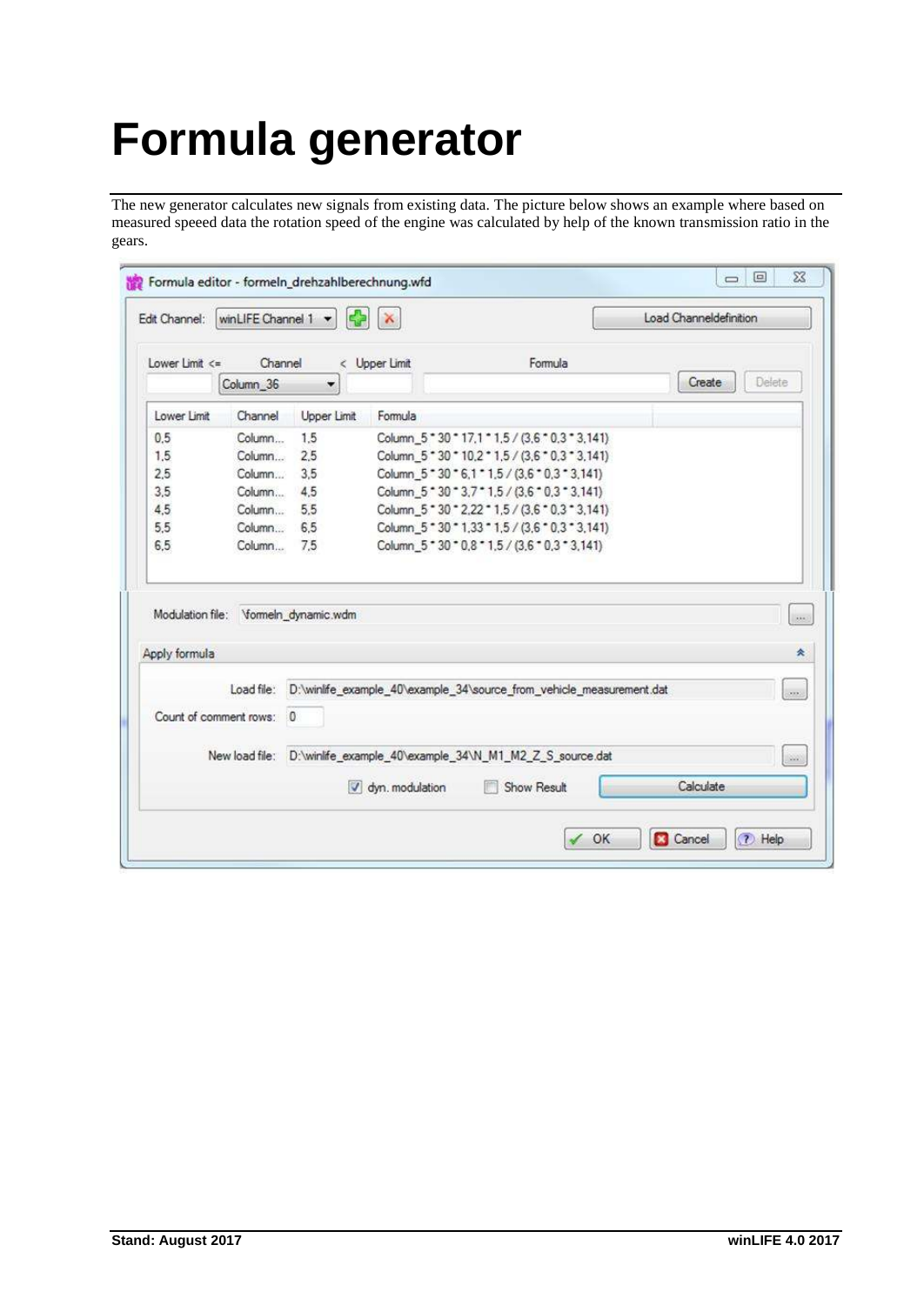

## **Viewing Signals**

Now you can view up to 200 loadings in one graphic. 200 makes not really sense but 5 or ten often are helpfull. The following picture shows 4 signals.



### **FKM guideline also for weldings**

The last winLIFE version did not include welding dalculation according to FKM. This we changed because customer demands. To prove and to enable the user to follow up the results all examples from FKM guideline were calculated and are documented in winLIFE. To simplify the understanding intermediate results are given in the protocol file together with the formulas and their numbers to indentify it doughtless.

All examples you find in the winLIFE Help as shown in the next picture. A screen shot of FKM guideline is given at first to identify simply the example.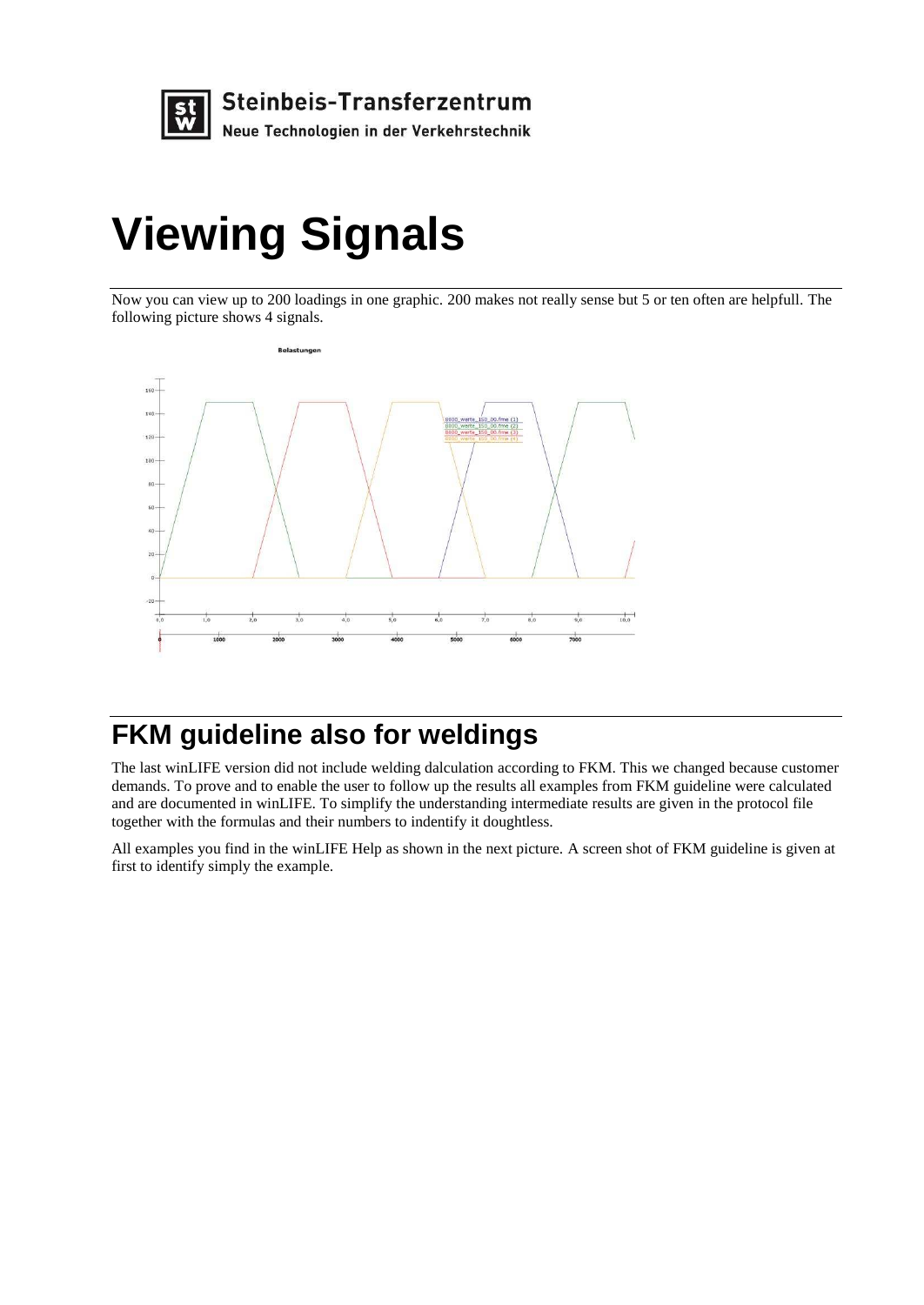

After the calculation the winLIFE protocol file includes intermediate parameters and gives the location of the formula number in the FKM guideline. This makes ist easy to find the formula and to follow to understand the results.

```
Fatigue durability proof for node 1
Component related standards
                     signa_W, zd: 1.37250E+02fW, sigma: 4.50000E-01 Rm: 3.05000E+02 (4.2.1)
Temperature factor
                     KT, D: 9.16000E-01 (4.2.4)
Dickenfaktor
                     f t: 9.03986E-01(4.3.23 - 27)Umrechnungsfaktor<br>f FAT sigma: 3.68403E-01
                                                                                              k: 3.00000E+00<br>k: 5.00000E+00ND: 5.00000E+06
                                                                                                                               NC: 2.00000E+06 (4.3.22)
                     EFAT tau:
                                        2.28653E-01
                                                               ND: 1.00000E+08
Component alternating strength
                                                                                              KV: 1.00000E+00rnating strength<br>sigma_s_WK: 1.33212E+01<br>tau _WK: 5.78756E+00<br>ster
                                                                                                                               KNL, E: 1.00000E+00 (4.4.2)<br>KNL, E: 1.00000E+00FAT: 4.00000E+01<br>FAT: 2.80000E+01
                                                                                               KV: 1.00000E+00
Mean stress factor
                     KAK_sigma_s: 8.69565E-01<br>KAK_tau : 9.17431E-01
                                                               \begin{tabular}{ll} R: & 0.00000E+00 \\ R: & 0.00000E+00 \end{tabular}\frac{sm}{sa}: 1.00000E+00<br>\frac{sm}{sa}: 1.00000E+00
Amplitude of component endurance limit
                     mponent endurance limit<br>sigma_s_AK: 1.45955E+01<br>tau __AK: 6.10614E+00
                                                             K_e: 1.26000E+00<br>K_e: 1.15000E+00
                                                                                                                             M: 1.50000E-01 (4.4.7)<br>M: 9.00000E-02
                                                                                                K AK: 8.69565E-01
                                                                                              KAK: 9.17431E-01
bearable value of amplitude
                     of amplitude<br>sigma_s_BK: 5.79221E+01<br>tau __BK: 2.54184E+01<br>itude
                                                            KBK_sigma: 3.96850E+00 (4.4.39)<br>KBK_tau: 4.16277E+00
Maximum of amplitude
                     signa_BKmax_s:7.80450E+01 (4.4.41)
sigma_bKmax: 3:..007500E+02<br>Exmax: 1.41900E+02<br>Proof - individual stresses<br>aBK sigma s: 4.48582E-01
                                          jD: 1.52840E+00
                                                          02+00<br>sa: 1.70000E+01<br>sa: 7.00000E+00
                                                                                                sigma_BK: 5.79221E+01 (4.6.4)<br>tau_BK: 2.54184E+01
                     aBK_sigma_s: 4.48582E-01
                                                                                               tau_BK:
                                    4.20907E-01aBK<sub>cau</sub>
Proof - accumulated stresses
                    aBK_sigma_wv: 7.01228E-01 (4.6.13)
Capacity utilisation = 70.1<sup>*</sup>, fatigue durability of node 1 proved.
```
#### **Moment-stress-pathes in drivelines**

You can simply check the nonlinear calculation in drivelines by help of the moment-stress-path. The graphic shows the characteristics and helps to understand the phenomena in the system. The algorithmus which first time was released in last winLIFE-version now was improved.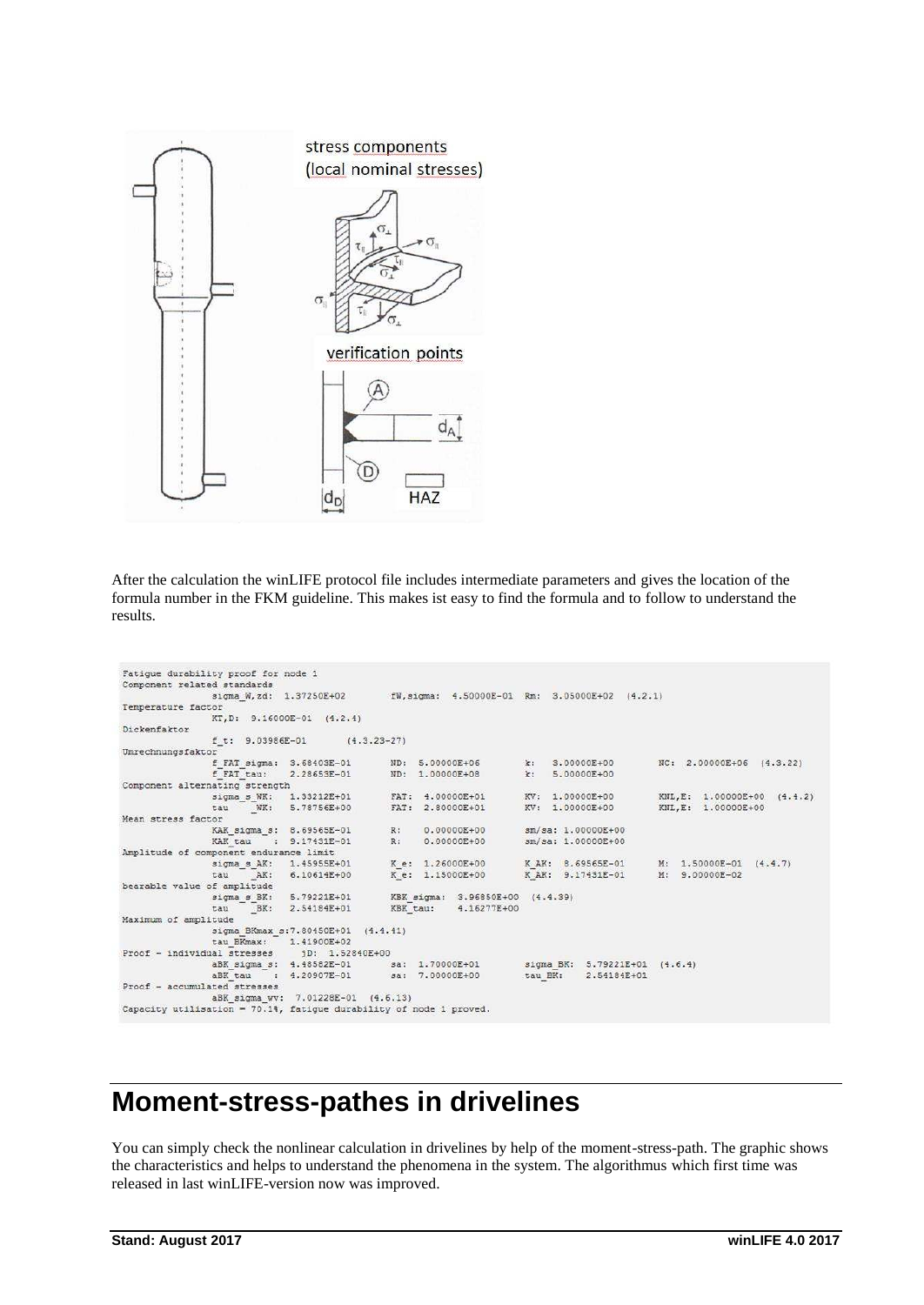



### **Crack Growth calculation**

Using the crack growth module in winLIFE the problem appeared that there are two different unit systems common.

The material parameter units are located in exponential equations and as a result the transformation from the one unit system into the other needs some user effort. In the literature you find both unit systems and so you need very often to transform.

To assist the user winLIFE now can switch between these two unit systems. The picture below left shows the data in one unit system, marking the rectangle you get the other unit system (right picture).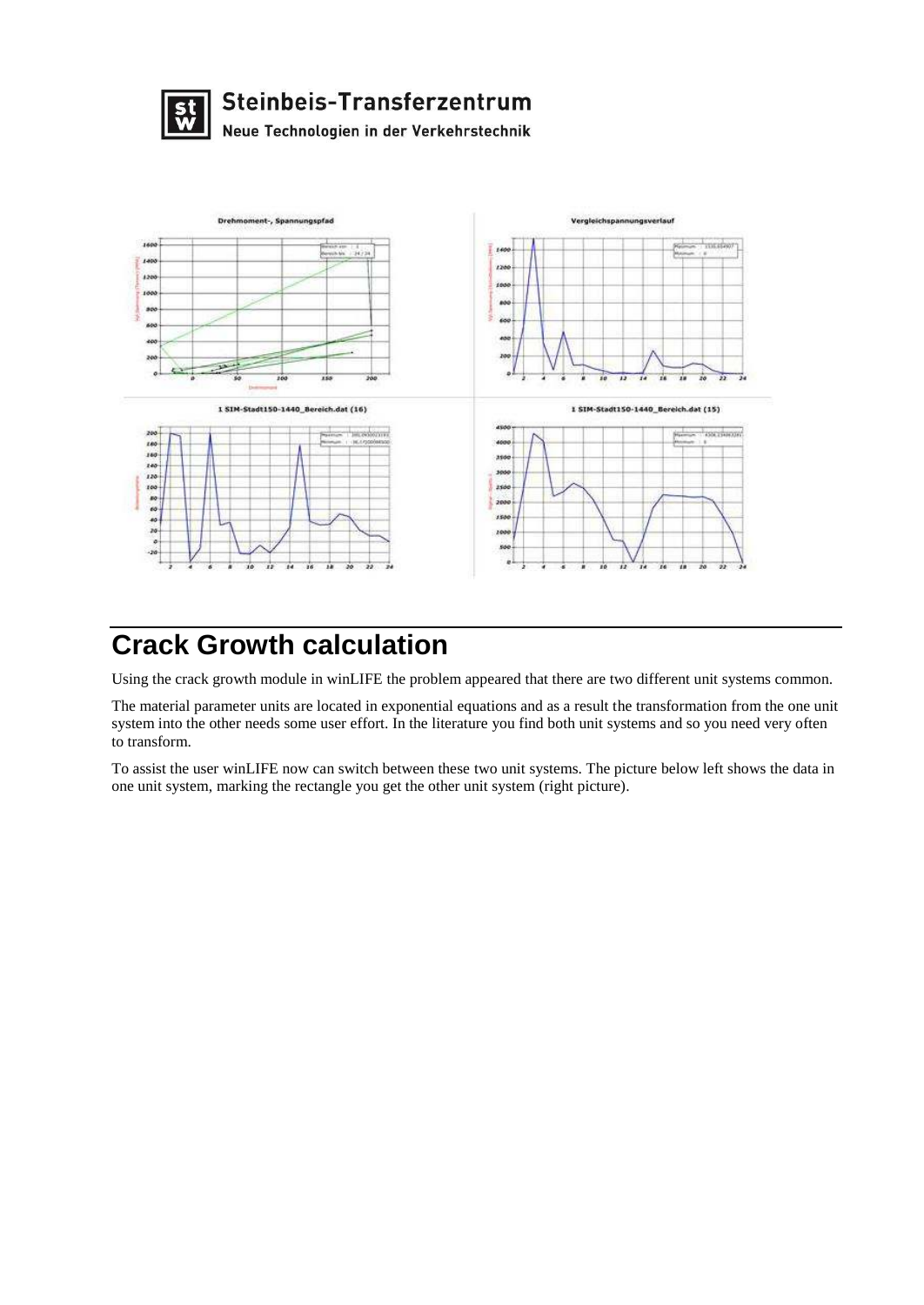| R                                               |             |                | $\times$     |                                            |             |                |
|-------------------------------------------------|-------------|----------------|--------------|--------------------------------------------|-------------|----------------|
| Crack propagation                               |             |                |              | Crack propagation                          |             |                |
| $\Delta K_{\text{th}}$ [Nmm <sup>-2</sup> -3/2] | 2.21360e+02 |                |              | $\Delta K_{th}$ [MPa m <sup>2</sup> 1/2]   | 7.00007e+00 |                |
| $K_c$ [Nmm <sup>-2</sup> -3/2] 1.99225e+03      |             |                |              | $K_c$ [MPa m <sup>^1</sup> /2] 6.30009e+01 |             |                |
| Paris equation                                  |             |                |              | Paris equation                             |             |                |
| C [mm, Nmm <sup>2</sup> -3/2]                   | 3.59200e-14 |                |              | C [mm, MPa m <sup>2</sup> 1/2] 1.35004e-09 |             | $\odot$        |
| m                                               | 3.05000e+00 | $\circledcirc$ | $\mathbf{m}$ |                                            | 3.05000e+00 |                |
|                                                 |             |                |              |                                            |             |                |
| Erdogan-Ratwani                                 |             |                |              | Erdogan-Ratwani                            |             |                |
| C [mm, Nmm <sup>-2</sup> -3/2]                  | 1.12400e-07 |                |              | C [mm, MPa m <sup>^1</sup> /2] 1.70127e-04 |             | $\circledcirc$ |
| m                                               | 2.12000e+00 | $\circ$        | m            |                                            | 2.12000e+00 |                |
| non default units                               |             |                |              | non default units                          |             |                |

## **Mode Superposition**

The Mode Superposition enables to solve high dynamic problems with a limited calculation time. You can use this methode in the multiaxial module and there are some winLIFE power user who do so very successful since some yearrs. But the majority of the user do not have the basic knowledge to use it.

To support such users some examples are prepared in winLIFE. Beginning with a simple two mass spring system the basics are explained. A very complex example – the fatigue of a crakshaft - was investigated and the results are impressive. The following pictures give an impression of some eigenmodes calculated in Recurdyn.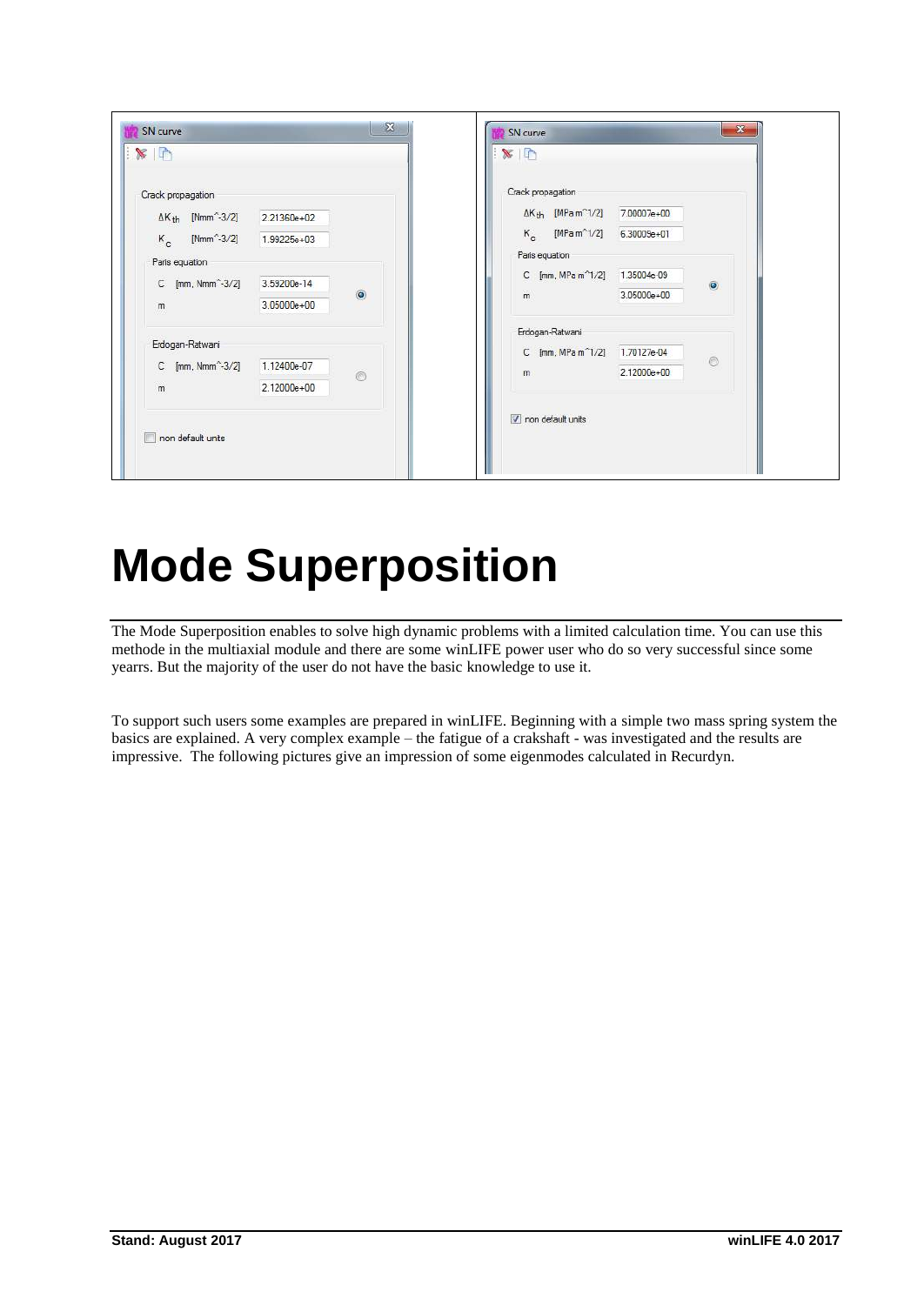



The final result coming from winLIFE using Recurdyn results is shown in the following picture.

.